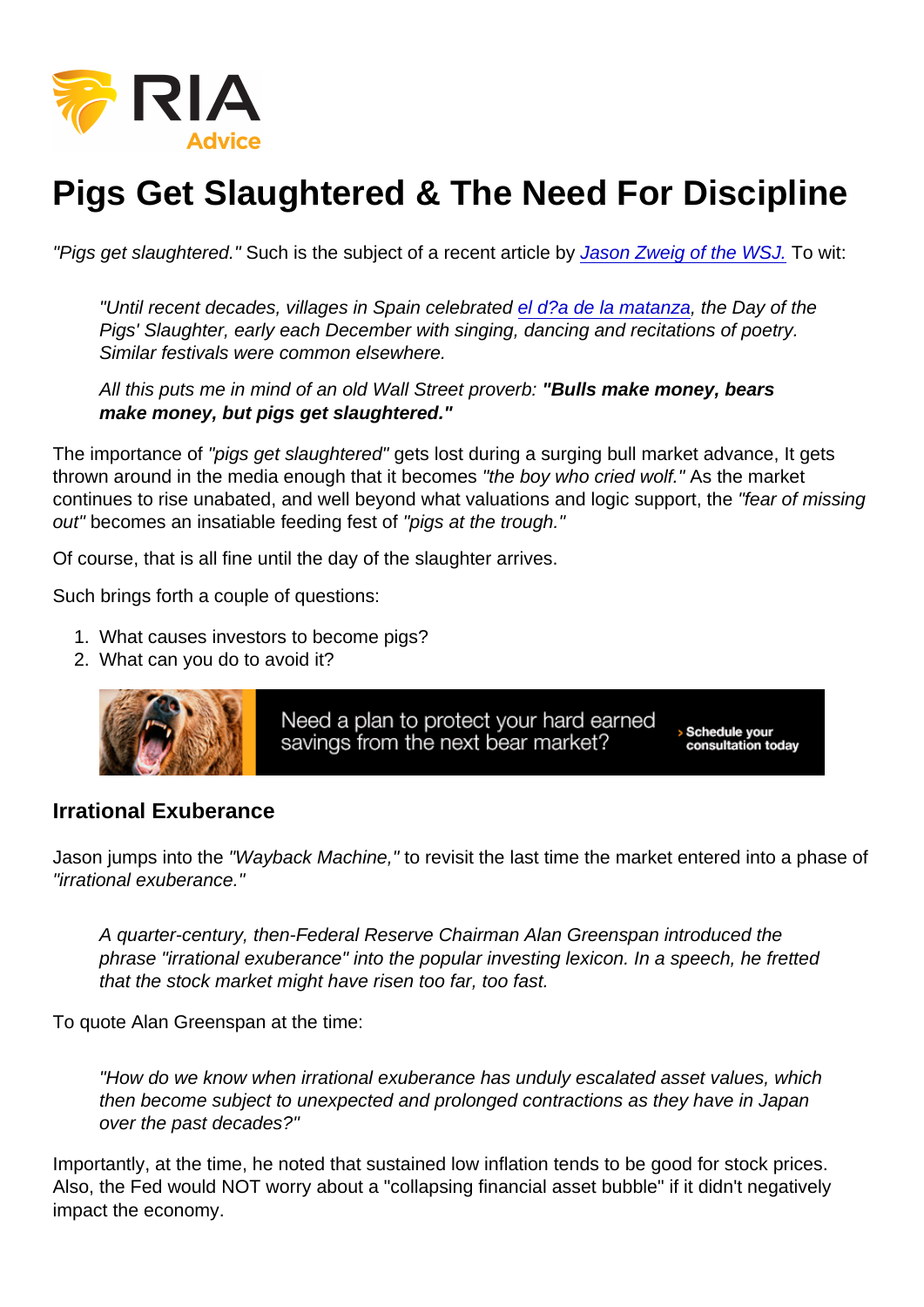Over two decades later we can confirm two things.

While falling inflation is good for stocks prices, both a surge or collapse in inflation is not. Furthermore, falling inflation is ONLY GOOD for stock prices when combined with an exorbitant amount of financial liquidity and artificially suppressed interest rates.



Secondly, the Fed is ALWAYS worried about a collapsing financial asset bubble. **Such is why they repeatedly go to great lengths to avoid them, only after they cause them.**



Clearly, after two decades of ongoing monetary interventions, investors have become "piggish" as the "trough" continues to get refilled. There seems to be "no risk" with continuing to gorge on assets, and investors have grown "fat" with confidence.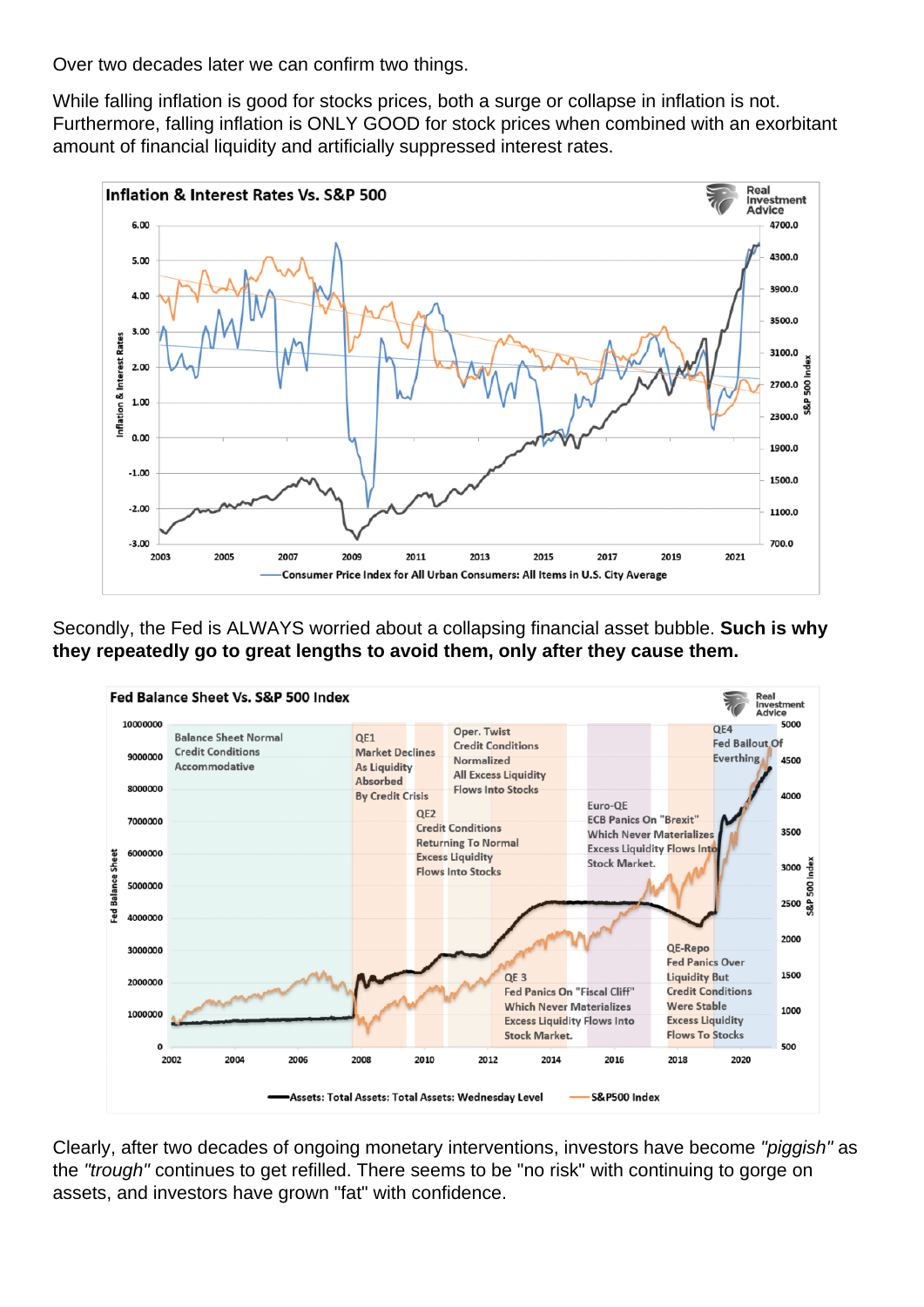But why not? As Jason concludes:

So "how?do?we know when irrational exuberance has unduly escalated asset values"?

As?[I've written,](https://columnalerts.createsend1.com/t/d-l-adljluy-jtykhjjhlr-b/) spotting a market bubble?seems?easy and obvious. With hindsight, we know. With foresight, we can only guess.

It's hard to imagine a less satisfying answer. And impossible to have a more accurate one.

Thankfully, you don't need an accurate answer.

Be A Bull Or A Bear

Such brings us to our second question. How can we avoid becoming a "pig getting led to slaughter?"

It doesn't take a lot of work to realize the financial markets have gotten overvalued by virtually every meaningful measure. From price to earnings at nearly 40x CAPE, price to sales above 3x, and market-capitalization to GDP at more than 2.5x. Even the more obscure Tobins-Q ratio, which measures the cost of replacement, is suggesting more extreme over-valuation.

Such doesn't mean you should sell everything and go to cash. Not at all.

In the short term, all that matters is price. As discussed in?[?Pet Rocks & Other Signs:?](https://realinvestmentadvice.com/technically-speaking-pet-rocks-other-signs-of-a-rich-market/)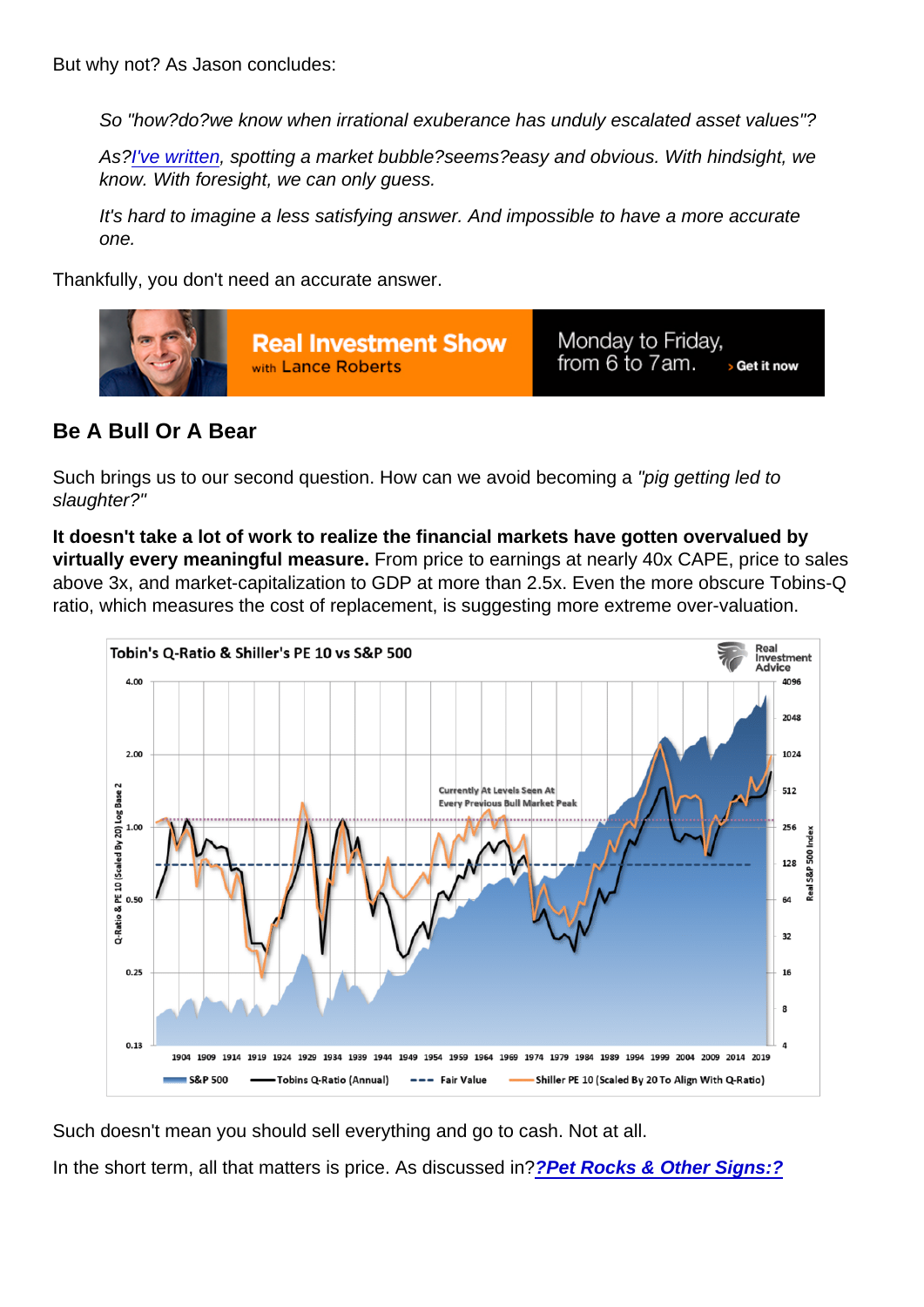Valuations are a terrible market timing indicator. However, in the short term valuations tell you everything about market psychology. In the long term, they tell you everything about expected returns.

Currently, every measure of valuation suggests investors have thrown all ?caution to the wind.?

Looking at the chart, it indeed suggests that investors should be selling everything immediately. However, given this is annual data, the turns can take much longer than expected.

It is the??lag? that leads investors in the short-term to believe that??valuations??no longer matter. That belief leads investors to continue to gorge on risk assets assuming "this time is different."

However, such is a dangerous assumption and one that repeatedly led "pigs to the slaughter."

What individuals choose to forget is that being bullish in a rising market, or bearish in a declining market, does not mean throwing caution to the wind. As discussed in ["An Investors Guide To](https://realinvestmentadvice.com/an-investors-desktop-guide-to-trading-part-i/) [Trading"](https://realinvestmentadvice.com/an-investors-desktop-guide-to-trading-part-i/) , every successful investor in history has a basic set of rules to navigate the markets.

- Trim back winning positions to original portfolio weights:?Investment Rule: Let Winners Run
- Sell positions that simply are not working (if the position was not working in a rising market, it likely won?t in a declining market.)?Investment Rule: Cut Losers Short
- Hold the cash raised from these activities until the next buying opportunity occurs.? Investment Rule: Buy Low

There is a reason why all great investors have these same rules in one form or another. They all learned from experience that markets will slaughter you when you least expect it.

## It's Dangerous To Be A Pig

Brett Arends wrote a great piece in 2010, entitled ["The Market Timing Myth."](http://online.wsj.com/article/SB10001424052748703440004575548253340306596.html) in which he focused on managing risk. To wit:

For years, the investment industry has tried to scare clients into staying fully invested in the stock market at all times, no matter how high stocks go or what?s going on in the economy. ?"You can?t time the market,? they warn. ?Studies show that market timing doesn?t work.'

There?s just one problem. It?s hooey.

They?re leaving out more than half the story.

And what they?re not telling you makes a real difference to whether you should invest, when and how.?

The part the financial media leaves out, as always, is the second-half of every bull market which investors capital. As Brett concludes: